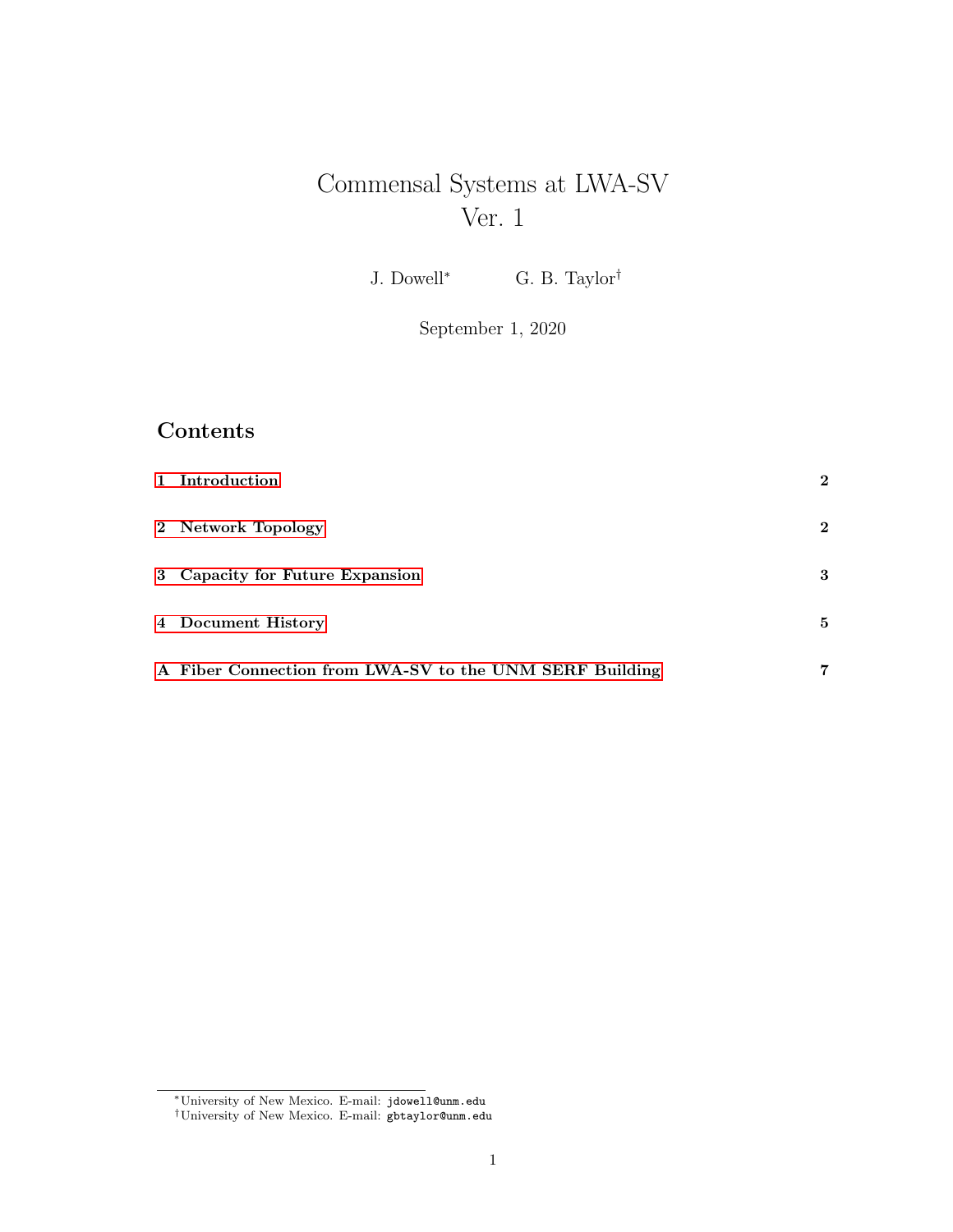#### <span id="page-1-0"></span>1 Introduction

The purpose of this document is to expand upon the commensal system capabilities described in the LWA-SV Station Architecture memo (LWA memo 214 [\[2\]](#page-5-0)) and provide reference for future commensal systems at the station.

The Advanced Digital Processor subsystem (ADP; [\[1,](#page-5-1) [2\]](#page-5-0)) is the digital backend for LWA-SV. ADP supports two styles of commensal systems, one that needs access to the raw F-Engine data and one that need access to the final beamformed (DRX) and transient buffer–narrowband (TBN) data products (Table [1\)](#page-1-2). The F-Engine data currently consists of 12, 3.3 MHz sub-bands. Each sub-band contains dual polarization complex spectra from all 256 antennas in the array. The sub-bands are organized into two tunings, each containing six sub-bands. These two tunings correspond to the two DRX tunings for beamformed data. Within each of the tunings the sub-bands are contiguous in frequency but the two tunings are not necessarily contiguous.

| Name                                | Description           | <b>Bandwidth</b>    | Data Rate          | Address       | Port(s)   |  |  |  |
|-------------------------------------|-----------------------|---------------------|--------------------|---------------|-----------|--|--|--|
| F-Engine – Complex Spectra          |                       |                     |                    |               |           |  |  |  |
| Sub-band 1                          | 256 stands, dual pol. | $2x\,3.3\,$ MHz     | $25 \text{ Gb/s}$  | 239.168.40.11 | 4015/4016 |  |  |  |
| Sub-band 2                          | 256 stands, dual pol. | $2x3.3 \text{ MHz}$ | $25 \text{ Gb/s}$  | 239.168.40.12 | 4015/4016 |  |  |  |
| Sub-band 3                          | 256 stands, dual pol. | $2x3.3 \text{ MHz}$ | $25 \text{ Gb/s}$  | 239.168.40.13 | 4015/4016 |  |  |  |
| Sub-band 4                          | 256 stands, dual pol. | $2x3.3 \text{ MHz}$ | $25 \text{ Gb/s}$  | 239.168.40.14 | 4015/4016 |  |  |  |
| Sub-band 5                          | 256 stands, dual pol. | $2x3.3 \text{ MHz}$ | $25 \text{ Gb/s}$  | 239.168.40.15 | 4015/4016 |  |  |  |
| Sub-band 6                          | 256 stands, dual pol. | $2x3.3 \text{ MHz}$ | $25 \text{ Gb/s}$  | 239.168.40.16 | 4015/4016 |  |  |  |
| Beamformed – Complex Voltages       |                       |                     |                    |               |           |  |  |  |
| Beam 1                              | 2 tunings, dual pol.  | $19.6 \text{ MHz}$  | $600$ Mb/s         | 239.168.40.41 | 10000     |  |  |  |
| Beam 2                              | 2 tunings, dual pol.  | $19.6 \text{ MHz}$  | $600$ Mb/s         | 239.168.40.42 | 10000     |  |  |  |
| Transient Buffer – Complex Voltages |                       |                     |                    |               |           |  |  |  |
| <b>TBN</b>                          | 256 stands, dual pol. | $100 \text{ kHz}$   | $800 \text{ Mb/s}$ | 239.168.40.44 | 10000     |  |  |  |

<span id="page-1-2"></span>Table 1: Available commensal data sources at LWA-SV.

Both of these modes are support through IP mulitcast<sup>[1](#page-1-3)</sup>, a method of sending one data packet from a source to multiple receivers with a single transmission. In particular, ADP uses UDP for the transport layer on top of IP multicast, which is referred to as UDP multicast in LWA documentation. Since the multicast client subscriptions are handled by the switches at the station, additional commensal systems are largely transparent to the station. In principle, all that is needed to add a new commensal system is to configure it to subscribe to the correct multicast address and the switches will take care of sending the data.

### <span id="page-1-1"></span>2 Network Topology

Commensal systems need access to access to the ADP data network. The topology of the network is shown in Figure [1.](#page-2-1) Briefly, this network consists of ADP (both the 16 ROACH2 boards and the seven GPU servers), two Mellanox SX10[2](#page-1-4)4 switches<sup>2</sup>, and a Dell PowerConnect 8024F switch<sup>[3](#page-1-5)</sup>. All of this network, with the exception of the second SX1024 switch, is located inside the LWA-SV shelter. The second SX1024 is located in the server room of the UNM Sevilleta Education and Research Facility (SERF) building located on the refuge approximately 500 m north of LWA-SV.

<span id="page-1-3"></span><sup>1</sup>See RFC 112 – <https://tools.ietf.org/html/rfc1112>, RFC 4604 – <https://tools.ietf.org/html/rfc4604>, and RFC 5771 – <https://tools.ietf.org/html/rfc5771>.

<span id="page-1-4"></span> $^{2}$ [https://www.mellanox.com/related-docs/prod\\_eth\\_switches/PB\\_SX1024.pdf](https://www.mellanox.com/related-docs/prod_eth_switches/PB_SX1024.pdf)

<span id="page-1-5"></span> $3$ <https://www.dell.com/downloads/global/products/pwcnt/en/switch-powerconnect-8024f-spec.pdf>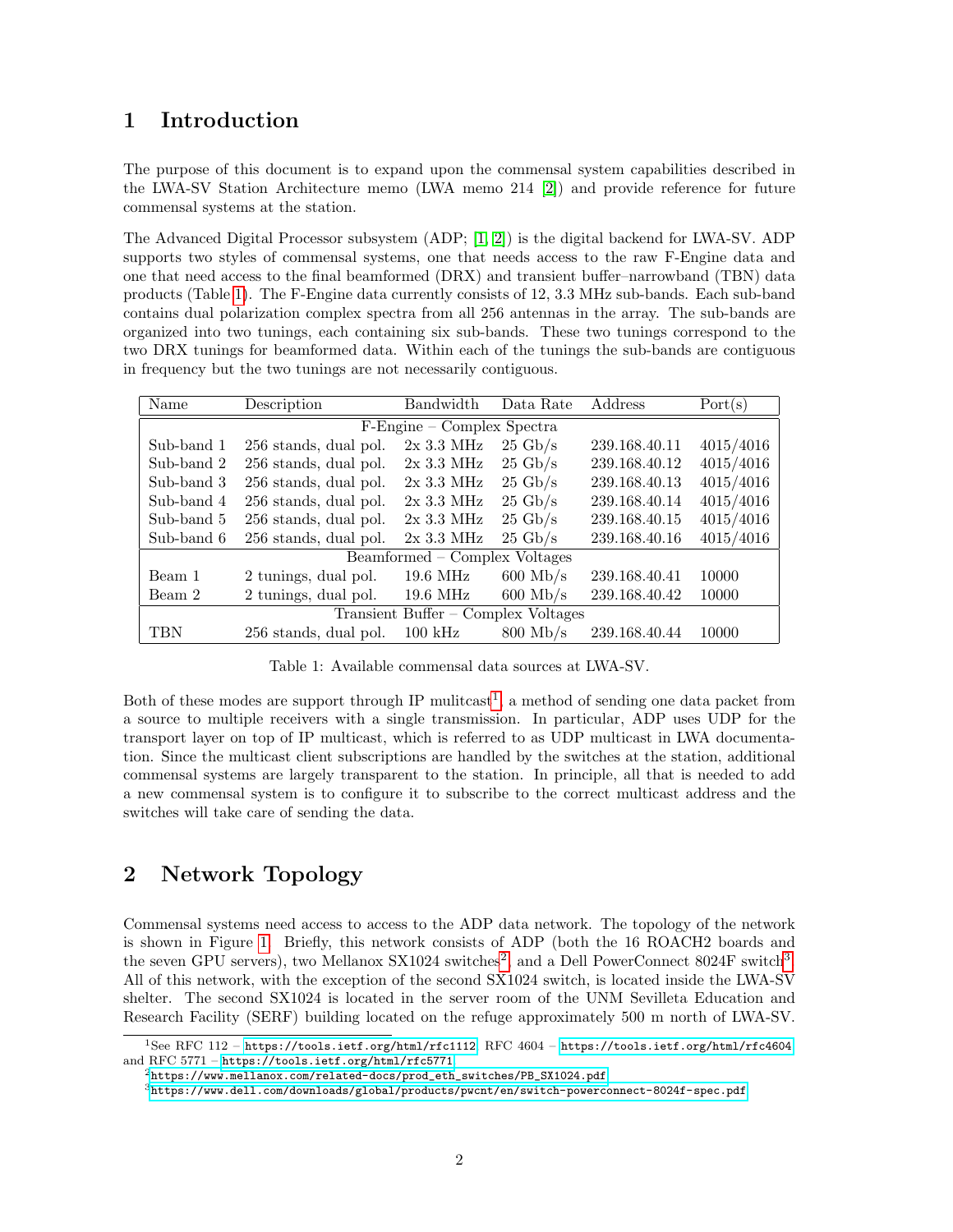The shelter is connected to the SERF building through a ∼600 m run of multi-strand single mode fiber cable. See [A](#page-6-0) for details of the fiber path.



<span id="page-2-1"></span>Figure 1: Network topology of the ADP data network. The arrows indicate the predominate direction of data flow and are labeled by the link speed. Blocks that are blue are located in the server room of the UNM SERF building.

As of September 1, 2020 there are currently seven machines connected to this network: the four data recorder machines inside the LWA-SV shelter and three commensal systems located in the SERF building. The commensal machines are the LWA All-Sky Imager (LASI; [\[3\]](#page-5-2)), the Wilbur system (which runs on the same machine as Orville; [\[5,](#page-5-3) [4\]](#page-5-4)), and the E-Parallel Imaging Correlator machine (EPIC; [\[6\]](#page-5-5)). The first two are connected to the SX1024 switch in the SERF building and EPIC uses a dedicated fiber pair for its [4](#page-2-2)0G link<sup>4</sup>. The LASI and Wilbur machines receive a combination of DRX and TBN data from ADP and the maximum expected data transit of the 10G link to the SERF building is  $\approx$  1.4 Gb/s (800 MB/s for TBN at a sample rate of 100 kHz; 600 MB/s for DRX at a sample rate of 19.6 MHz). The EPIC machine receives raw F-Engine data from the ROACH2 boards and has a maximum expected data rate of 25 Gb/s (12.5 GB/s per 3.3 MHz sub-band).

#### <span id="page-2-0"></span>3 Capacity for Future Expansion

As mentioned in LWA Memo 214 [\[2\]](#page-5-0) the ability to add additional commensal systems is dependent on the available data switch bandwidth, number of free ports on the data switch, and the added power and heat loads. With the current hardware in place it is possible to have:

- Additional machines in the shelter that use either the DRX or TBN data products. The 8024F switch has ≈15 SFP+ ports free. The largest constrain on installing machines here is the heat load and it is not likely that additional machines would be allowed.
- Additional machines in the server room that use either the DRX or TBN data products. The SX1024 switch has  $\approx$ 40 SFP+ ports free and the maximum theoretical multicast bandwidth on the 10G link to the shelter is 3.1 Gb/s, assuming TBN and the eventual expansion of ADP to four beams. The largest constraints on installing machines here is the available rack space

<span id="page-2-2"></span><sup>4</sup>There is a problem with the SX1024 switch located in the SERF building that precludes it from using the 40G optical transceivers needed to link the two SX1024's at 40G.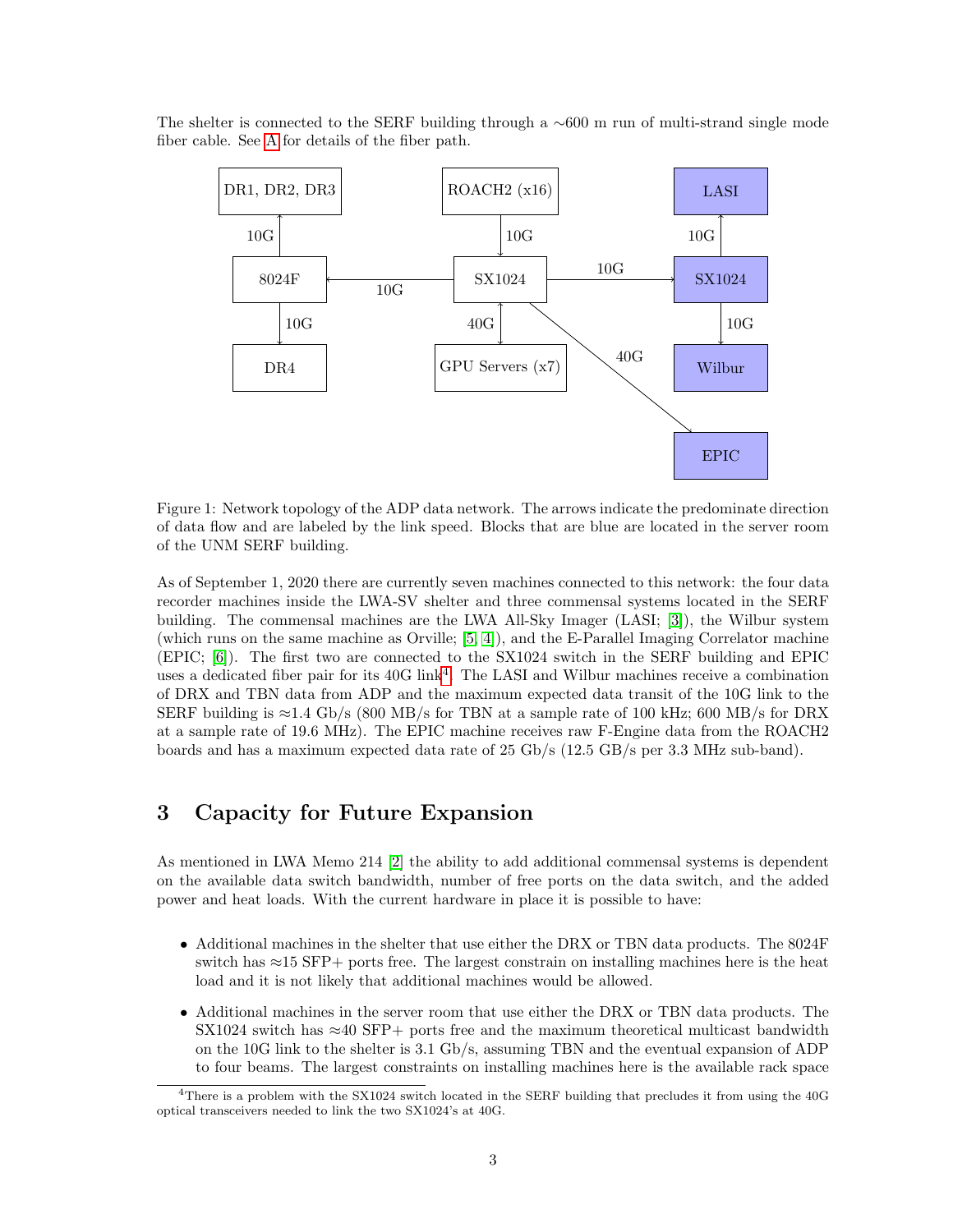and free IP addresses on the publicly routable network. LWA currently has a single rack in this room and it may be able to hold an addition one or two 4U machines. Similarly, the number of publicly routable address avaliable to LWA is two.

• An additional machine in the shelter that uses the raw F-Engine data. There is a single 40G port free on the SX1024 switch in the shelter but the additional heat load would likely rule this location out.

It is not currently possible to support additional machines that utilize the raw F-Engine data in the server room since the current 40G link only connects to the EPIC machine. This limitation could be removed with the purchase of new switch that could support the 40G optical transceivers needed to establish the link with the shelter. However, the 40G link only has the capacity to handle a single sub-band pair and the EPIC and additional machine(s) would be required to use the same sub-band at all times. This could also be remedied with two new switches (one in the shelter and another in the server) and, possibly, repairing the damaged fibers (See Appendix [A\)](#page-6-0). The two switches could be linked via multiple 40G links combined into link aggregation groups (LAGs<sup>[5](#page-3-0)</sup>) to increase the bandwidth available. A LAG with two links should support two commensal machines that each connect to a single sub-band independently. Increasing the number of links in the LAG to four should allow for all of the F-Engine data to be transmitted to the server room.

<span id="page-3-0"></span><sup>5</sup>[https://en.wikipedia.org/wiki/Link\\_aggregation](https://en.wikipedia.org/wiki/Link_aggregation)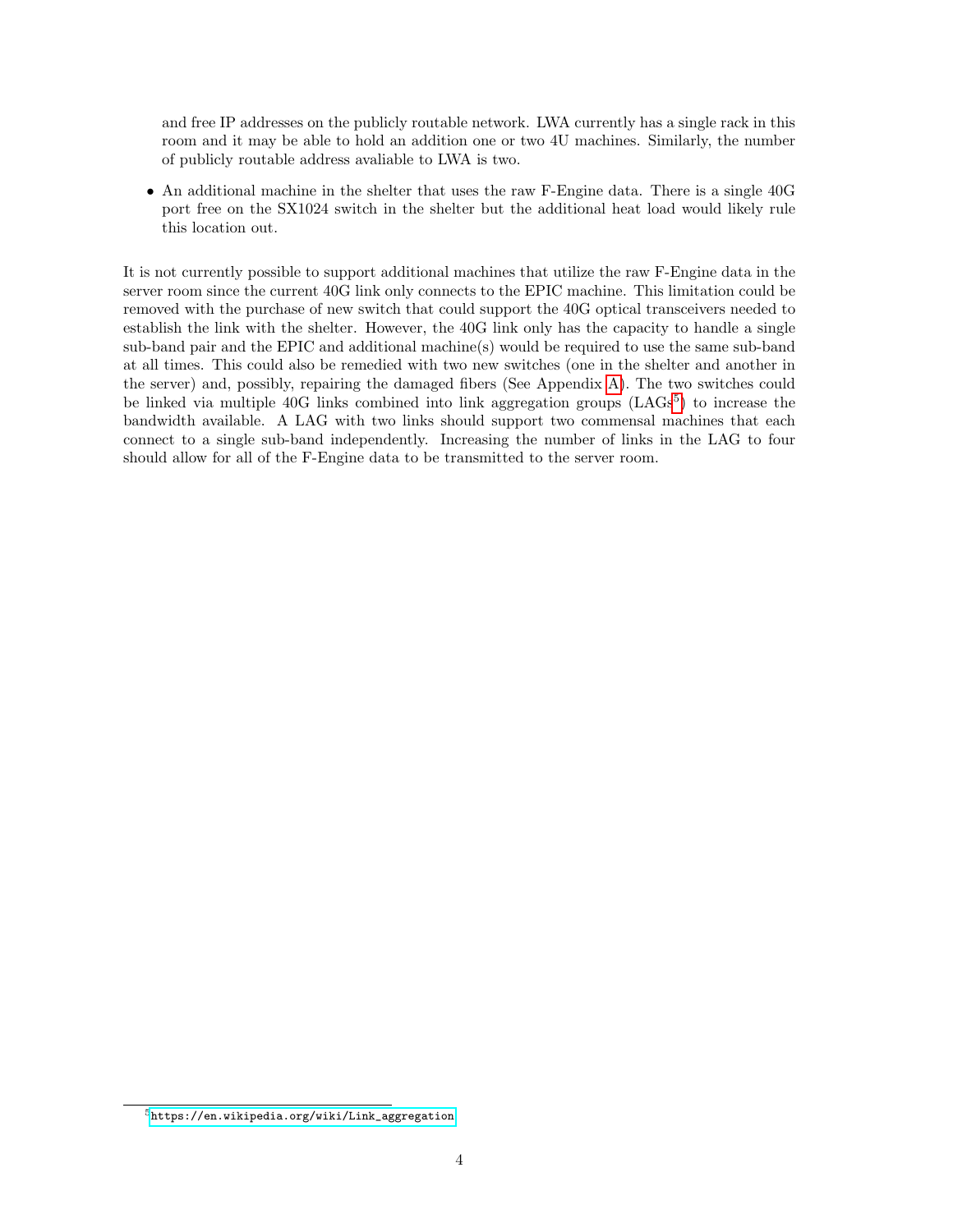# <span id="page-4-0"></span>4 Document History

• Version 1 (Sep 1, 2020): First version.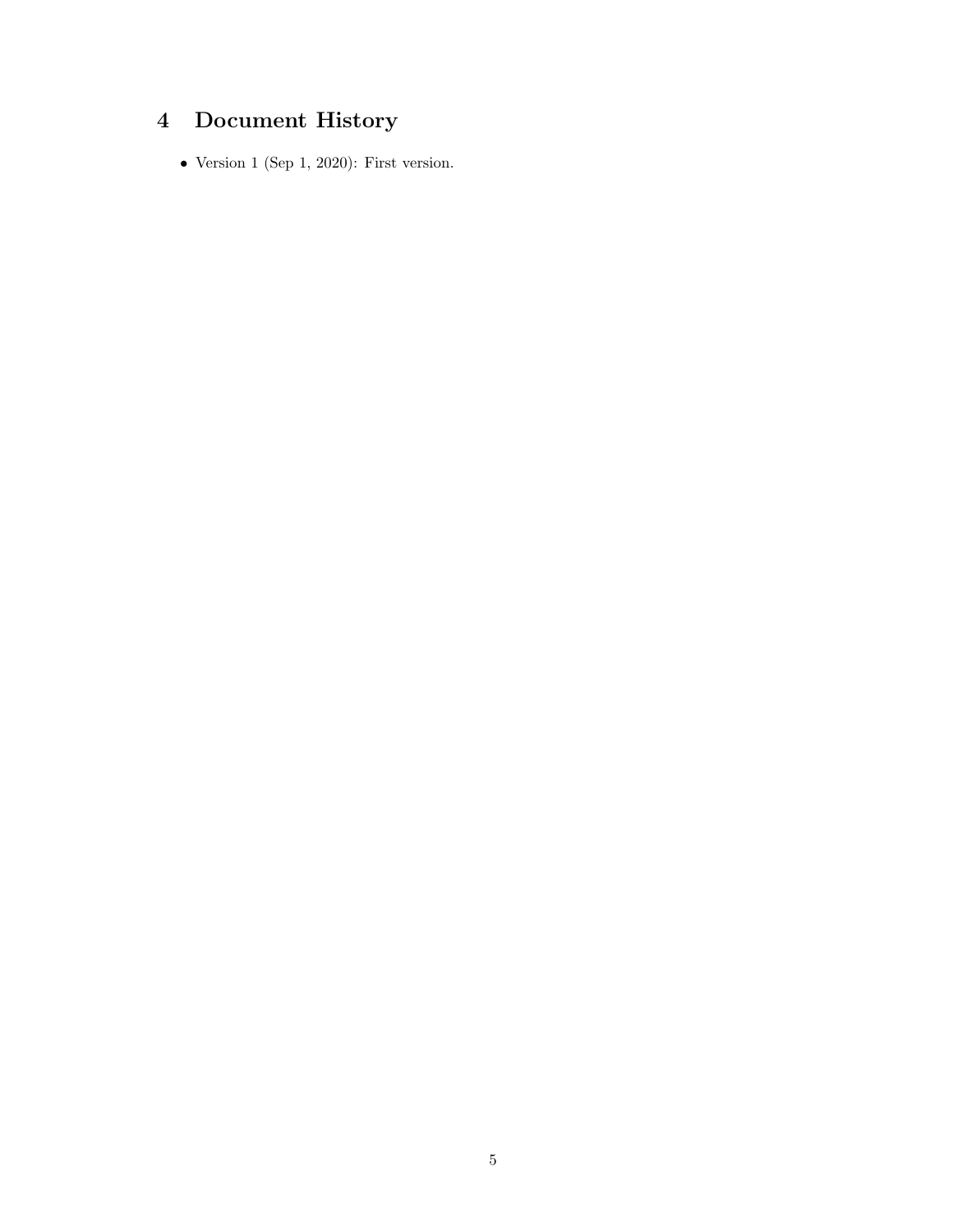### References

- <span id="page-5-1"></span>[1] M. Cranmer et al., "Bifrost: a Python/C++ Framework for High-Throughput Stream Processing in Astronomy", 2017, JAI, 650007.
- <span id="page-5-0"></span>[2] J. Dowell & G. B. Taylor, "LWA-SV Station Architecture", Ver. 1, Long Wavelength Array Memo 215, Aug 28, 2020. [online] <http://www.phys.unm.edu/~lwa/memos/index.html>.
- <span id="page-5-2"></span>[3] K. Obenberger, et al., "Monitoring the Sky with the Prototype All-Sky Imager on the LWA1", 2015, JAI, 4, 450004.
- <span id="page-5-4"></span>[4] J. Dowell, S. Vargehese, & G. B. Taylor "The Orville Wideband Imager," Ver. 1, Long Wavelength Array Memo 215, Aug 28, 2020. [online] <http://www.phys.unm.edu/~lwa/memos/index.html>.
- <span id="page-5-3"></span>[5] J. Dowell & G. B. Taylor, "The Wilbur Single Dispersed Pulse Search System," Ver. 1, Long Wavelength Array Memo 216, Aug 28, 2020. [online] [http://www.phys.unm.edu/~lwa/memos/](http://www.phys.unm.edu/~lwa/memos/index.html) [index.html](http://www.phys.unm.edu/~lwa/memos/index.html).
- <span id="page-5-5"></span>[6] J. Kent et al., "A Real-Time, All-Sky, High Time Resolution, Direct Imager for the Long Wavelength Array", 2019, MNRAS, 486, 5052